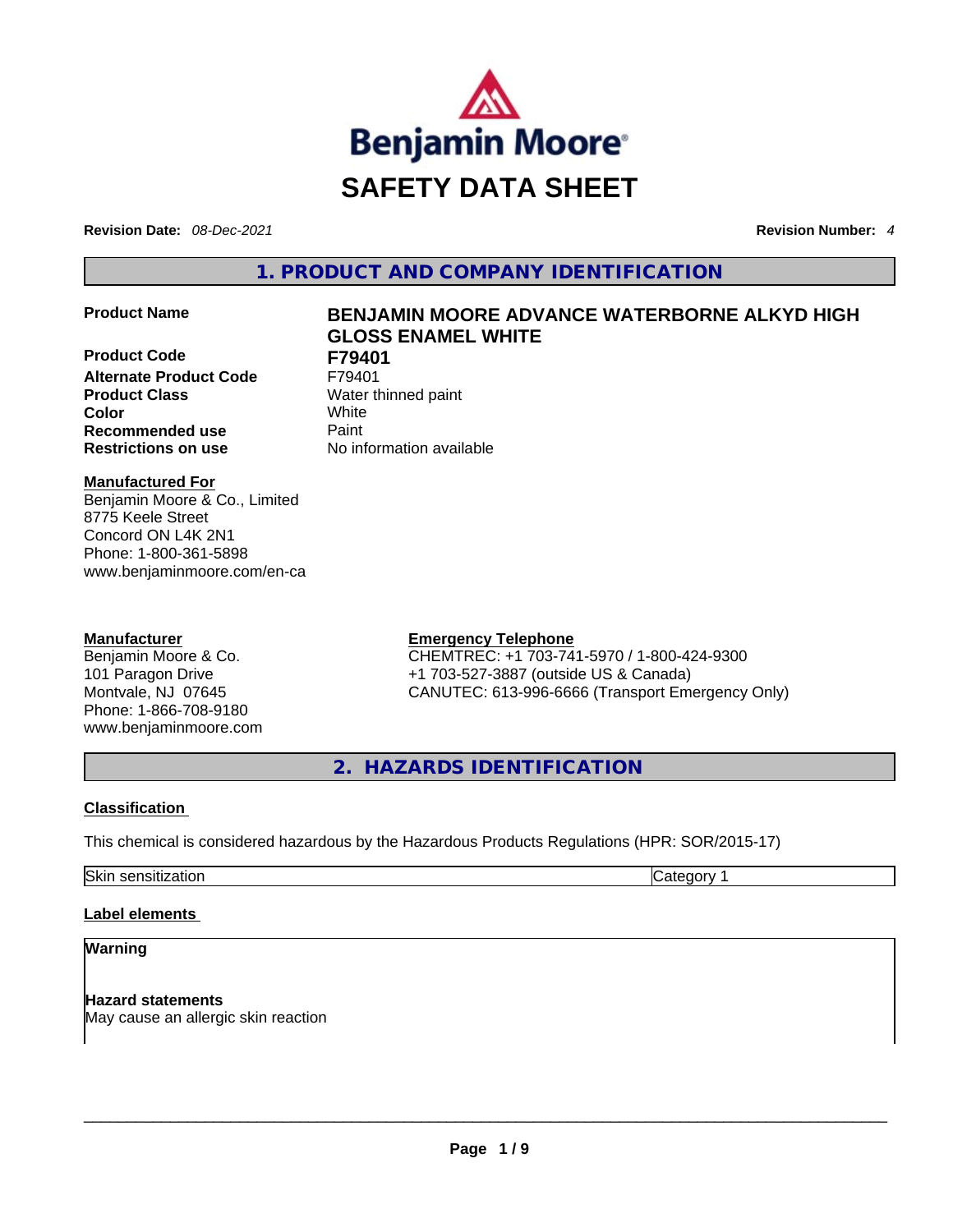

**Appearance** liquid **Odor 11** and **Odor 11** and **Odor 11** and **Odor 11** and **Odor 11** and **Odor** 11 and **Odor** 11 and **Odor** 11 and **Odor** 11 and **Odor** 11 and **Odor** 11 and **Odor** 11 and **Odor** 11 and **Odor** 11 and **Odor** 

# **Precautionary Statements - Prevention**

Avoid breathing dust/fume/gas/mist/vapors/spray Contaminated work clothing should not be allowed out of the workplace Wear protective gloves

#### **Skin**

IF ON SKIN: Wash with plenty of soap and water If skin irritation or rash occurs: Get medical advice/attention Wash contaminated clothing before reuse

#### **Precautionary Statements - Disposal**

Dispose of contents/container to an approved waste disposal plant

#### **Other information**

No information available

**WARNING:** This product contains isothiazolinone compounds at levels of <0.1%. These substances are biocides commonly found in most paints and a variety of personal care products as a preservative. Certain individuals may be sensitive or allergic to these substances, even at low levels.

# **3. COMPOSITION INFORMATION ON COMPONENTS**

| <b>Chemical name</b>                         | <b>CAS No.</b> | Weight-%       | <b>Hazardous Material</b><br>Information Review Act date exemption granted<br>registry number<br>$(HMIRA$ registry #) | Date HMIRA filed and<br>(if applicable) |
|----------------------------------------------|----------------|----------------|-----------------------------------------------------------------------------------------------------------------------|-----------------------------------------|
| Titanium dioxide                             | 13463-67-7     | $10 - 30%$     |                                                                                                                       |                                         |
| Tetramethyl-5-decyne-4,7-diol,<br>$2,4,7,9-$ | 126-86-3       | $0.1 - 0.25\%$ |                                                                                                                       |                                         |

\*The exact percentage (concentration) of composition has been withheld as a trade secret

# **4. FIRST AID MEASURES**

**General Advice General Advice No hazards which require special first aid measures.** 

**Eye Contact <b>Rinse** thoroughly with plenty of water for at least 15 minutes and consult a physician.

**Skin Contact Number 2012 Wash off immediately with soap and plenty of water while**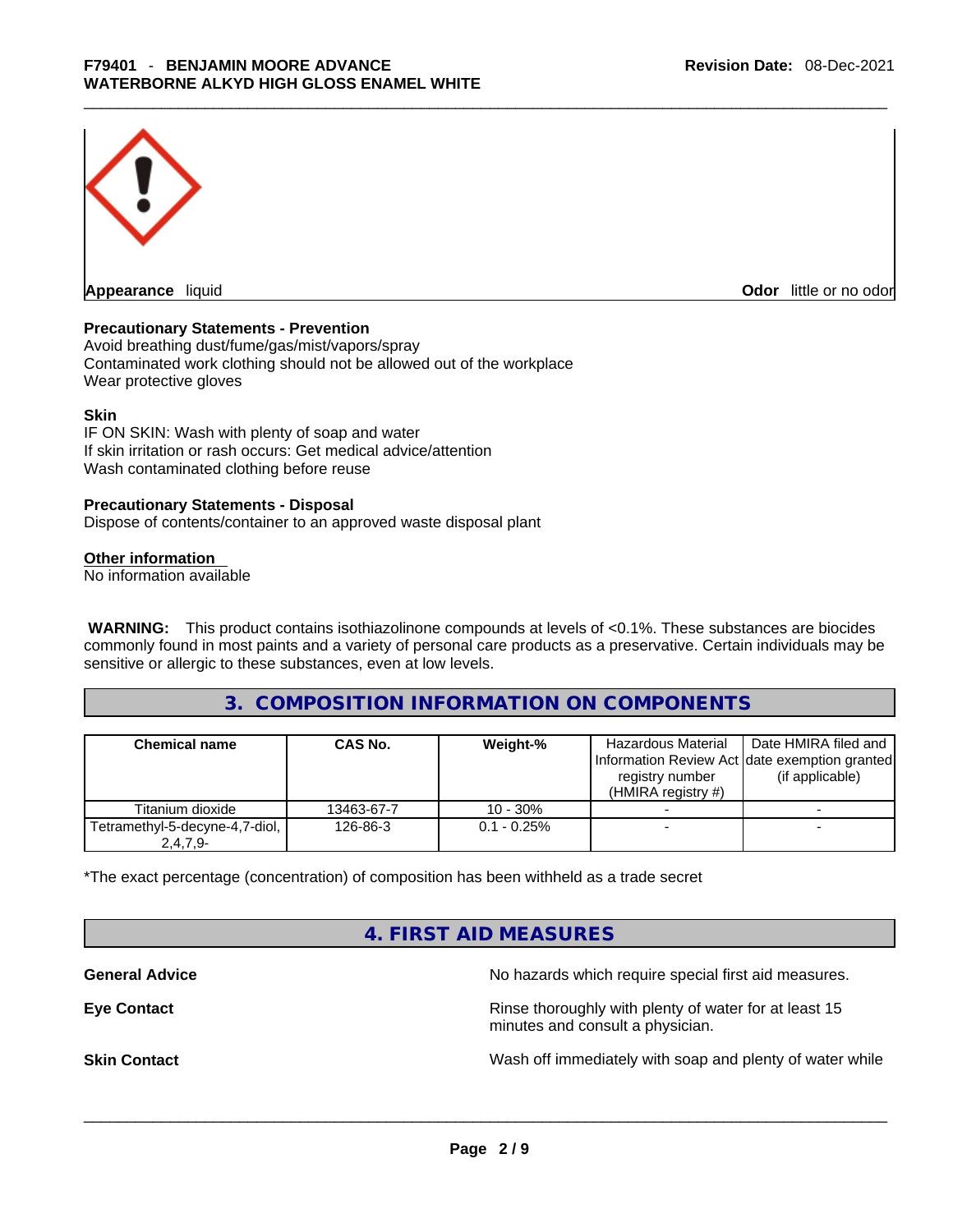|                                                                                  | removing all contaminated clothes and shoes. If skin<br>irritation persists, call a physician. Wash clothing before<br>reuse. Destroy contaminated articles such as shoes. |  |  |  |
|----------------------------------------------------------------------------------|----------------------------------------------------------------------------------------------------------------------------------------------------------------------------|--|--|--|
| <b>Inhalation</b>                                                                | Move to fresh air. If symptoms persist, call a physician.                                                                                                                  |  |  |  |
| Ingestion                                                                        | Clean mouth with water and afterwards drink plenty of<br>water. Consult a physician if necessary.                                                                          |  |  |  |
| <b>Most Important Symptoms/Effects</b>                                           | May cause allergic skin reaction.                                                                                                                                          |  |  |  |
| <b>Notes To Physician</b>                                                        | Treat symptomatically.                                                                                                                                                     |  |  |  |
|                                                                                  | 5. FIRE-FIGHTING MEASURES                                                                                                                                                  |  |  |  |
| <b>Suitable Extinguishing Media</b>                                              | Use extinguishing measures that are appropriate to local<br>circumstances and the surrounding environment.                                                                 |  |  |  |
| Protective equipment and precautions for firefighters                            | As in any fire, wear self-contained breathing apparatus<br>pressure-demand, MSHA/NIOSH (approved or equivalent)<br>and full protective gear.                               |  |  |  |
| <b>Specific Hazards Arising From The Chemical</b>                                | Closed containers may rupture if exposed to fire or<br>extreme heat.                                                                                                       |  |  |  |
| <b>Sensitivity to mechanical impact</b>                                          | No                                                                                                                                                                         |  |  |  |
| Sensitivity to static discharge                                                  | No                                                                                                                                                                         |  |  |  |
| <b>Flash Point Data</b><br>Flash point (°F)<br>Flash Point (°C)<br><b>Method</b> | Not applicable<br>Not applicable<br>Not applicable                                                                                                                         |  |  |  |
| <b>Flammability Limits In Air</b>                                                |                                                                                                                                                                            |  |  |  |
| Lower flammability limit:<br><b>Upper flammability limit:</b>                    | Not applicable<br>Not applicable                                                                                                                                           |  |  |  |
| Flammability: 0<br>NFPA<br>Health: 1                                             | Instability: 0<br><b>Special: Not Applicable</b>                                                                                                                           |  |  |  |
| NFPA Legend<br>0 - Not Hazardous                                                 |                                                                                                                                                                            |  |  |  |

- 1 Slightly
- 2 Moderate
- 3 High
- 4 Severe

*The ratings assigned are only suggested ratings, the contractor/employer has ultimate responsibilities for NFPA ratings where this system is used.* 

*Additional information regarding the NFPA rating system is available from the National Fire Protection Agency (NFPA) at www.nfpa.org.* 

# **6. ACCIDENTAL RELEASE MEASURES**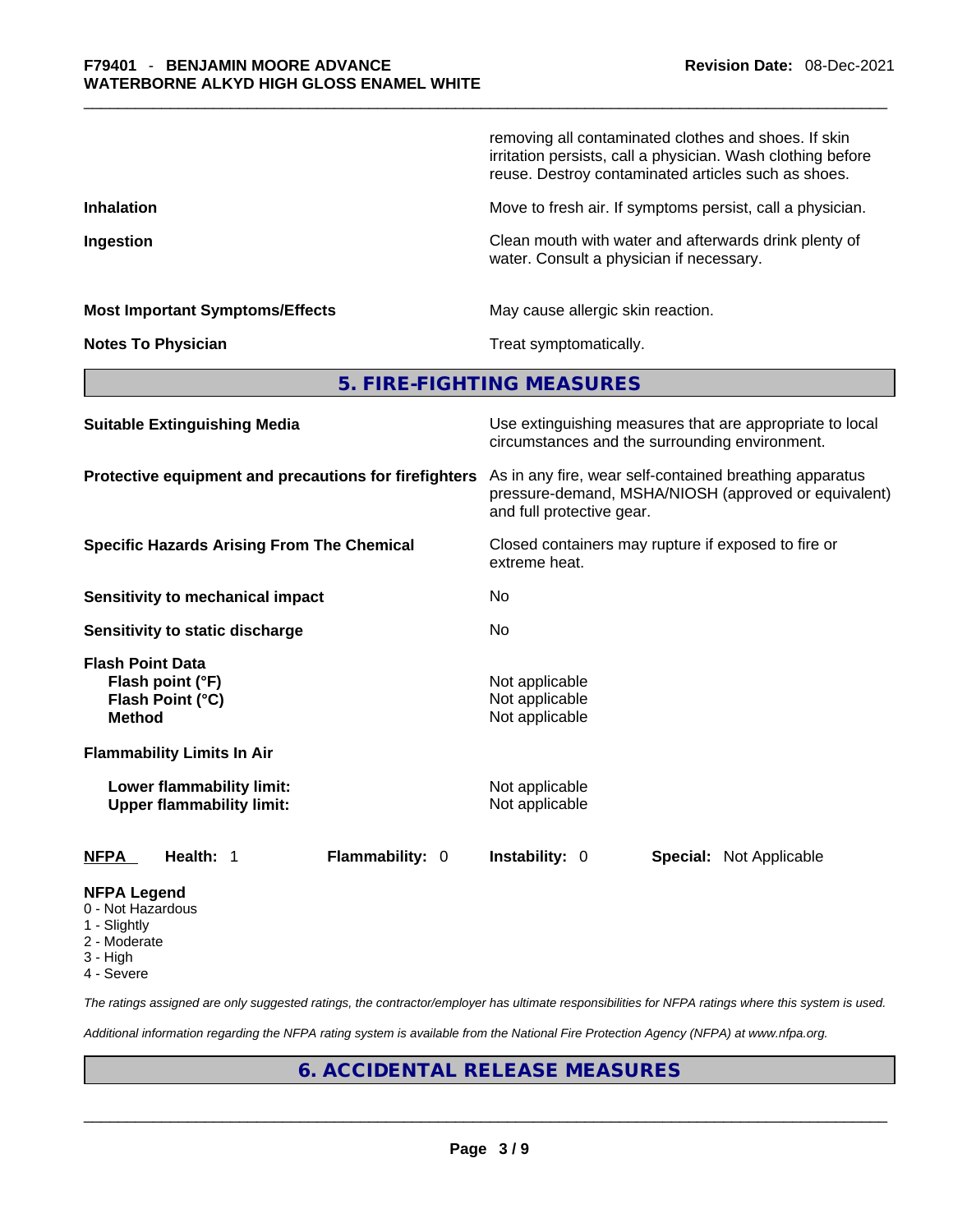**Personal Precautions Avoid contact with skin, eyes and clothing. Ensure Personal Precautions** adequate ventilation.

**Other Information Determined Intervention** Prevent further leakage or spillage if safe to do so.

**Methods for Cleaning Up Example 20 Soak** up with inert absorbent material. Sweep up and shovel into suitable containers for disposal.

# **7. HANDLING AND STORAGE**

**Handling Avoid contact with skin, eyes and clothing. Avoid breathing and all of the sking of the angle of the sking and clothing. Avoid breathing** vapors, spray mists or sanding dust. In case of insufficient ventilation, wear suitable respiratory equipment.

**Storage Keep container tightly closed. Keep out of the reach of Keep** container tightly closed. Keep out of the reach of children.

#### **Incompatible Materials Materials** No information available

# **8. EXPOSURE CONTROLS/PERSONAL PROTECTION**

#### **Exposure Limits**

| <b>Chemical name</b> | <b>ACGIH TLV</b>         | Alberta                | <b>British Columbia</b>             | Ontario                             | Quebec                                   |
|----------------------|--------------------------|------------------------|-------------------------------------|-------------------------------------|------------------------------------------|
| Titanium dioxide     | TWA: $10 \text{ mg/m}^3$ | <b>TWA</b><br>I0 ma/mª | TWA<br>10 mg/m <sup>3</sup> $\cdot$ | <b>TWA</b><br>$10 \text{ ma/m}^3$ - | <b>TWAEV</b><br>10 mg/m <sup>3</sup> - . |
|                      |                          |                        | TWA<br>$3 \text{ ma/m}^3$ $^{-1}$   |                                     |                                          |

#### **Legend**

ACGIH - American Conference of Governmental Industrial Hygienists

Alberta - Alberta Occupational Exposure Limits

British Columbia - British Columbia Occupational Exposure Limits

Ontario - Ontario Occupational Exposure Limits

Quebec - Quebec Occupational Exposure Limits N/E - Not established

**Personal Protective Equipment**

**Engineering Measures Ensure adequate ventilation, especially in confined areas.** 

**Eye/Face Protection Safety glasses with side-shields.** Safety glasses with side-shields. **Skin Protection Protection Protective gloves and impervious clothing. Respiratory Protection In case of insufficient ventilation wear suitable respiratory** equipment.

**Hygiene Measures Avoid contact with skin, eyes and clothing. Remove and Avoid contact with skin, eyes and clothing. Remove and Avoid contact with skin, eyes and clothing. Remove and** wash contaminated clothing before re-use. Wash thoroughly after handling.

# **9. PHYSICAL AND CHEMICAL PROPERTIES**

**Appearance** liquid **Odor** little or no odor

**Odor Threshold** No information available \_\_\_\_\_\_\_\_\_\_\_\_\_\_\_\_\_\_\_\_\_\_\_\_\_\_\_\_\_\_\_\_\_\_\_\_\_\_\_\_\_\_\_\_\_\_\_\_\_\_\_\_\_\_\_\_\_\_\_\_\_\_\_\_\_\_\_\_\_\_\_\_\_\_\_\_\_\_\_\_\_\_\_\_\_\_\_\_\_\_\_\_\_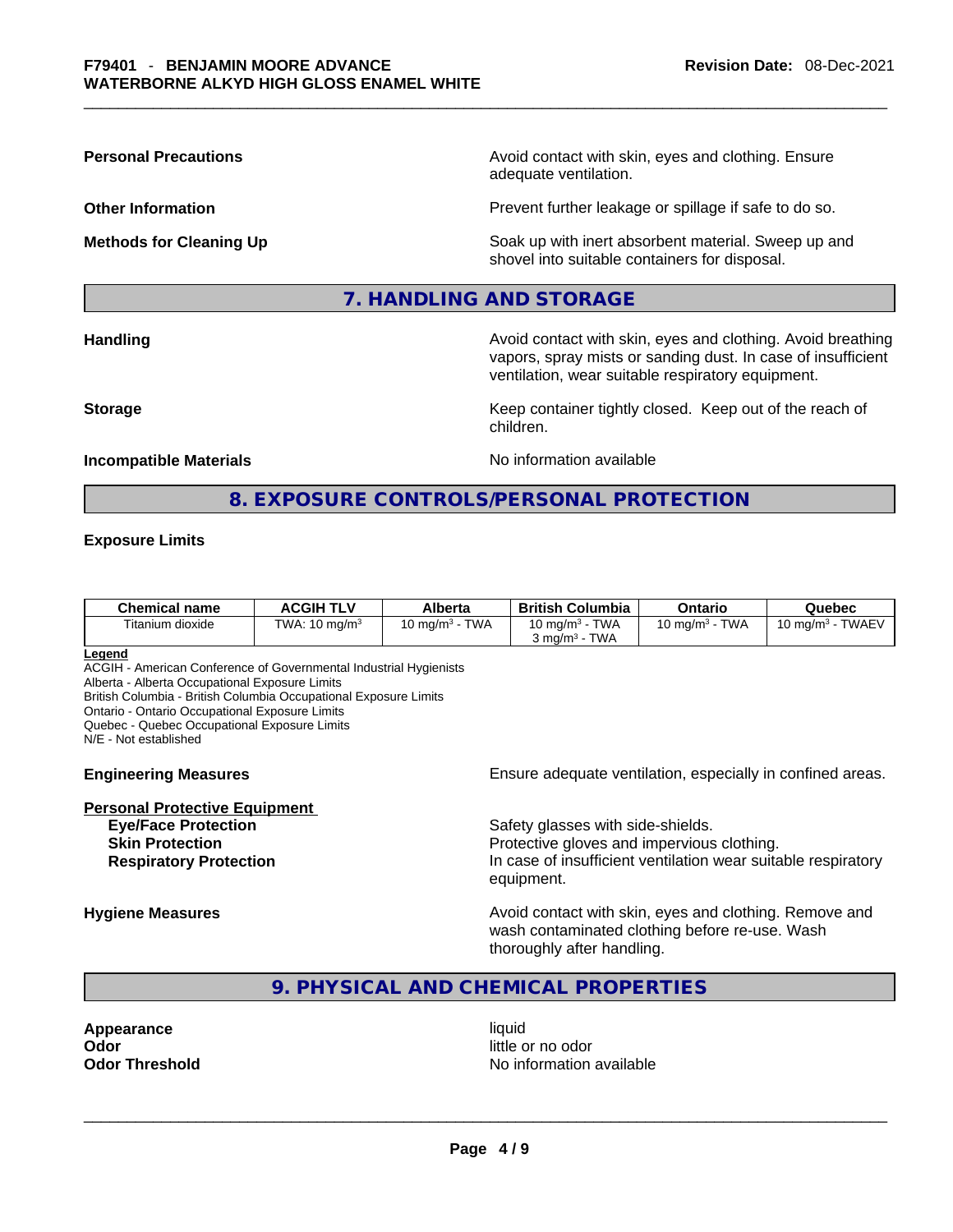| 10.75 - 10.85<br>Density (Ibs/gal)                 |                          |  |  |
|----------------------------------------------------|--------------------------|--|--|
| <b>Specific Gravity</b>                            | $1.29 - 1.31$            |  |  |
| No information available<br>рH                     |                          |  |  |
| <b>Viscosity (cps)</b>                             | No information available |  |  |
| Solubility(ies)                                    | No information available |  |  |
| <b>Water solubility</b>                            | No information available |  |  |
| <b>Evaporation Rate</b>                            | No information available |  |  |
| Vapor pressure                                     | No information available |  |  |
| Vapor density                                      | No information available |  |  |
| Wt. % Solids                                       | $50 - 60$                |  |  |
| Vol. % Solids                                      | 35 - 45                  |  |  |
| Wt. % Volatiles                                    | $40 - 50$                |  |  |
| <b>Vol. % Volatiles</b>                            | $55 - 65$                |  |  |
| VOC Regulatory Limit (g/L)                         | < 50                     |  |  |
| <b>Boiling Point (°F)</b>                          | 212                      |  |  |
| <b>Boiling Point (°C)</b>                          | 100                      |  |  |
| Freezing point (°F)                                | 32                       |  |  |
| <b>Freezing Point (°C)</b>                         | 0                        |  |  |
| Flash point (°F)                                   | Not applicable           |  |  |
| Flash Point (°C)                                   | Not applicable           |  |  |
| Method                                             | Not applicable           |  |  |
| Not applicable<br><b>Flammability (solid, gas)</b> |                          |  |  |
| <b>Upper flammability limit:</b>                   | Not applicable           |  |  |
| Lower flammability limit:                          | Not applicable           |  |  |
| <b>Autoignition Temperature (°F)</b>               | No information available |  |  |
| Autoignition Temperature (°C)                      | No information available |  |  |
| Decomposition Temperature (°F)                     | No information available |  |  |
| Decomposition Temperature (°C)                     | No information available |  |  |
| <b>Partition coefficient</b>                       | No information available |  |  |

# **10. STABILITY AND REACTIVITY**

| <b>Reactivity</b>                       | Not Applicable                           |
|-----------------------------------------|------------------------------------------|
| <b>Chemical Stability</b>               | Stable under normal conditions.          |
| <b>Conditions to avoid</b>              | Prevent from freezing.                   |
| <b>Incompatible Materials</b>           | No materials to be especially mentioned. |
| <b>Hazardous Decomposition Products</b> | None under normal use.                   |
| Possibility of hazardous reactions      | None under normal conditions of use.     |

# **11. TOXICOLOGICAL INFORMATION**

# **Product Information**

**Information on likely routes of exposure**

**Principal Routes of Exposure** Eye contact, skin contact and inhalation. \_\_\_\_\_\_\_\_\_\_\_\_\_\_\_\_\_\_\_\_\_\_\_\_\_\_\_\_\_\_\_\_\_\_\_\_\_\_\_\_\_\_\_\_\_\_\_\_\_\_\_\_\_\_\_\_\_\_\_\_\_\_\_\_\_\_\_\_\_\_\_\_\_\_\_\_\_\_\_\_\_\_\_\_\_\_\_\_\_\_\_\_\_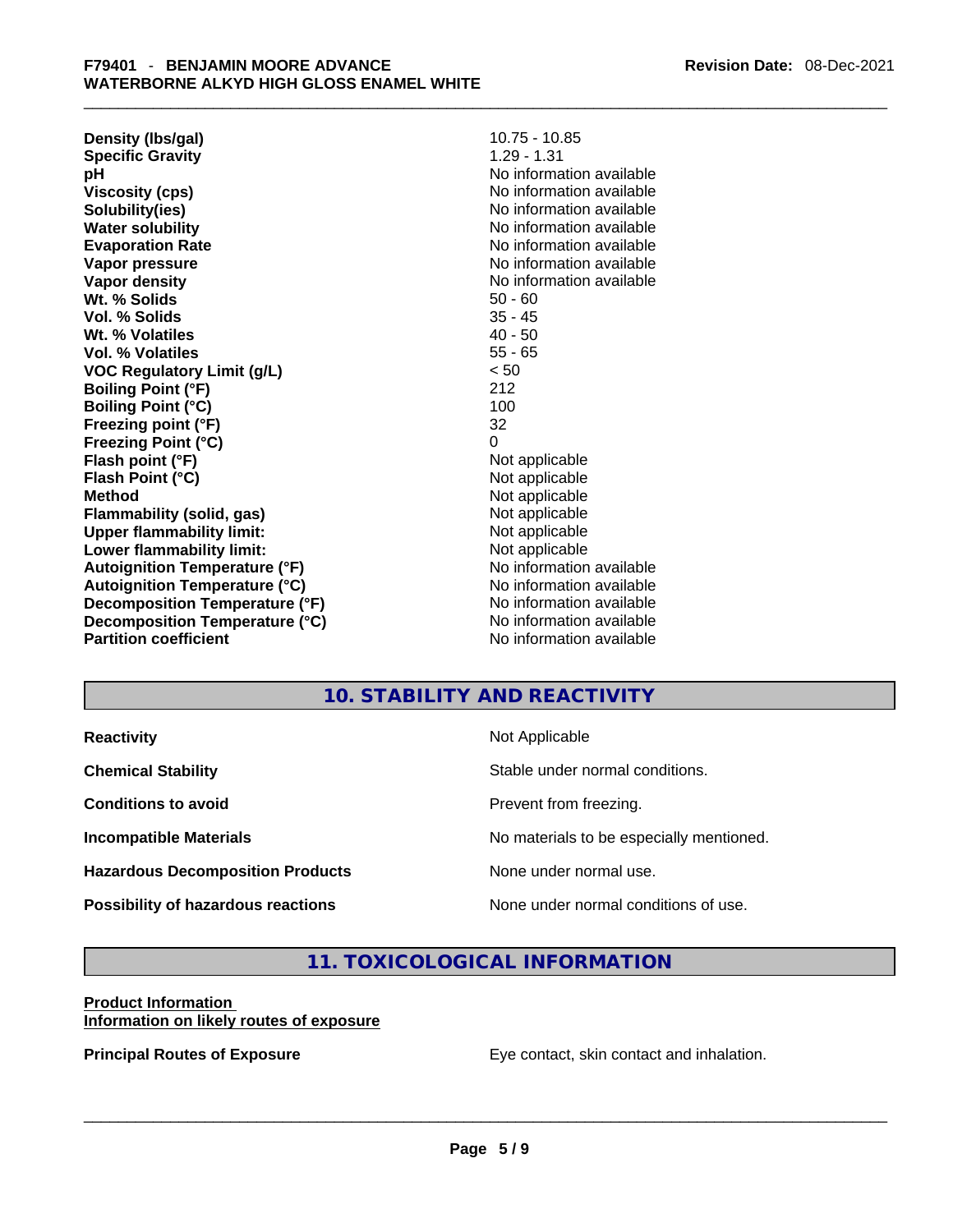| <b>Acute Toxicity</b><br><b>Product Information</b>                                        | No information available                                                                                        |  |  |  |
|--------------------------------------------------------------------------------------------|-----------------------------------------------------------------------------------------------------------------|--|--|--|
|                                                                                            |                                                                                                                 |  |  |  |
| Symptoms related to the physical, chemical and toxicological characteristics               |                                                                                                                 |  |  |  |
| <b>Symptoms</b>                                                                            | No information available                                                                                        |  |  |  |
| Delayed and immediate effects as well as chronic effects from short and long-term exposure |                                                                                                                 |  |  |  |
| Eye contact                                                                                | May cause slight irritation                                                                                     |  |  |  |
| <b>Skin contact</b>                                                                        | Prolonged skin contact may cause skin irritation and/or<br>dermatitis. May cause sensitization by skin contact. |  |  |  |
| <b>Inhalation</b>                                                                          | May cause irritation of respiratory tract.                                                                      |  |  |  |
| Ingestion                                                                                  | Ingestion may cause gastrointestinal irritation, nausea,<br>vomiting and diarrhea.                              |  |  |  |
| <b>Sensitization</b>                                                                       | May cause an allergic skin reaction.                                                                            |  |  |  |
| <b>Neurological Effects</b>                                                                | No information available.                                                                                       |  |  |  |
| <b>Mutagenic Effects</b>                                                                   | No information available.                                                                                       |  |  |  |
| <b>Reproductive Effects</b>                                                                | No information available.                                                                                       |  |  |  |
| <b>Developmental Effects</b>                                                               | No information available.                                                                                       |  |  |  |
| <b>Target organ effects</b>                                                                | No information available.                                                                                       |  |  |  |
| <b>STOT - single exposure</b>                                                              | No information available.                                                                                       |  |  |  |
| <b>STOT - repeated exposure</b>                                                            | No information available.                                                                                       |  |  |  |
| Other adverse effects                                                                      | No information available.                                                                                       |  |  |  |
| <b>Aspiration Hazard</b>                                                                   | No information available.                                                                                       |  |  |  |

**Numerical measures of toxicity**

**The following values are calculated based on chapter 3.1 of the GHS document**

| <b>ATEmix (oral)</b>   | 39168 mg/kg  |
|------------------------|--------------|
| <b>ATEmix (dermal)</b> | 165209 mg/kg |

## **Component Information**

| Chemical name                  | Oral LD50           | Dermal LD50           | Inhalation LC50       |
|--------------------------------|---------------------|-----------------------|-----------------------|
| Titanium dioxide               | > 10000 mg/kg (Rat) |                       |                       |
| 13463-67-7                     |                     |                       |                       |
| Tetramethyl-5-decyne-4,7-diol, | > 500 mg/kg (Rat)   | > 1000 mg/kg (Rabbit) | $> 20$ mg/L (Rat) 1 h |
| $2,4,7,9-$                     |                     |                       |                       |
| 126-86-3                       |                     |                       |                       |

# **Chronic Toxicity**

## **Carcinogenicity**

*The information below indicates whether each agency has listed any ingredient as a carcinogen:.* 

| <b>Chemical name</b>          | IARC                                  | <b>NTP</b> |
|-------------------------------|---------------------------------------|------------|
|                               | $2B -$<br>- Possible Human Carcinogen |            |
| <sup>1</sup> Titanium dioxide |                                       |            |

• Although IARC has classified titanium dioxide as possibly carcinogenic to humans (2B), their summary concludes: "No significant exposure to titanium dioxide is thought to occur during the use of products in which titanium dioxide is bound to other materials, such as paint."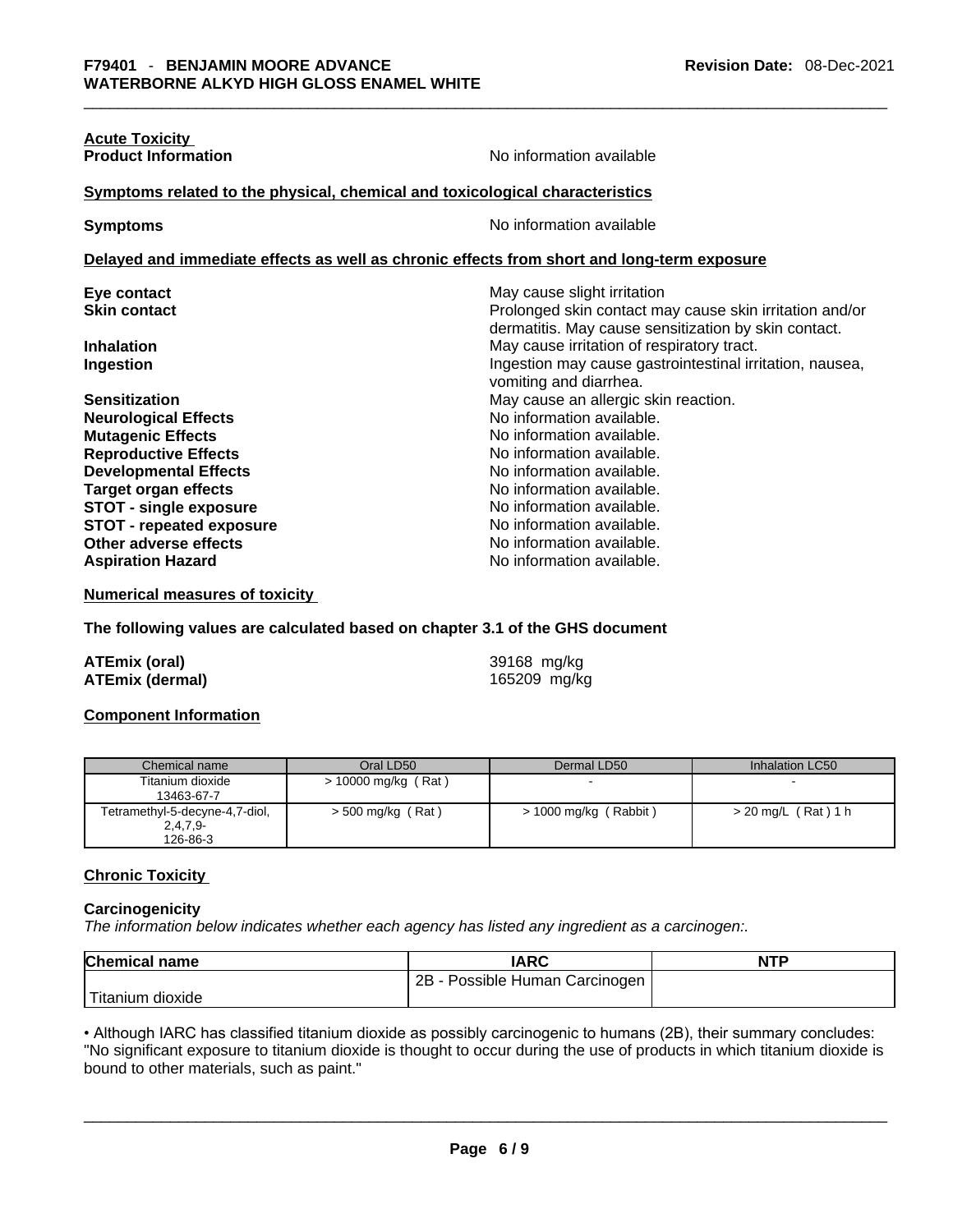#### **Legend**

IARC - International Agency for Research on Cancer NTP - National Toxicity Program OSHA - Occupational Safety & Health Administration

**12. ECOLOGICAL INFORMATION** 

# **Ecotoxicity Effects**

The environmental impact of this product has not been fully investigated.

# **Product Information**

#### **Acute Toxicity to Fish**

No information available

# **Acute Toxicity to Aquatic Invertebrates**

No information available

#### **Acute Toxicity to Aquatic Plants**

No information available

## **Persistence / Degradability**

No information available.

#### **Bioaccumulation**

There is no data for this product.

## **Mobility in Environmental Media**

No information available.

#### **Ozone**

No information available

# **Component Information**

## **Acute Toxicity to Fish**

Titanium dioxide  $LC50:$  > 1000 mg/L (Fathead Minnow - 96 hr.) Tetramethyl-5-decyne-4,7-diol, 2,4,7,9- LC50: 42 mg/L (Carp (Cyprinus carpio) - 24 hr.)

## **Acute Toxicity to Aquatic Invertebrates**

Tetramethyl-5-decyne-4,7-diol, 2,4,7,9- LC50: 91 mg/L (Daphnia magna - 48 hr.)

## **Acute Toxicity to Aquatic Plants**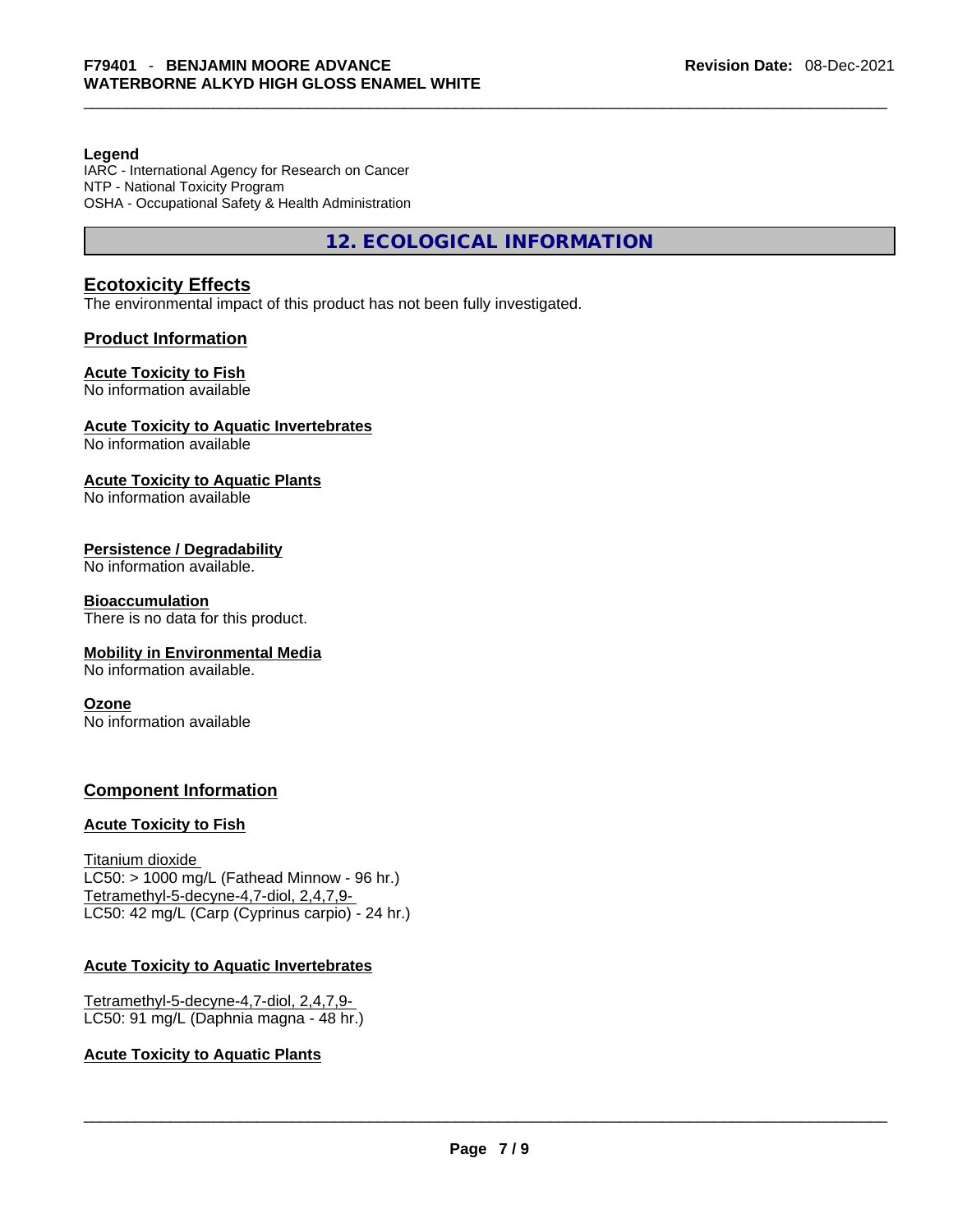Tetramethyl-5-decyne-4,7-diol, 2,4,7,9- EC50: 82 mg/L (Algae (Selenastrum capricornutum) - 72 hrs.)

**13. DISPOSAL CONSIDERATIONS** 

**Waste Disposal Method** Dispose of in accordance with federal, state, provincial, and local regulations. Local requirements may vary, consult your sanitation department or state-designated environmental protection agency for more disposal options.

# **14. TRANSPORT INFORMATION**

**TDG** Not regulated

**ICAO / IATA** Not regulated

**IMDG / IMO** Not regulated

# **15. REGULATORY INFORMATION**

# **International Inventories**

**TSCA: United States** Yes - All components are listed or exempt. **DSL: Canada** No - Not all of the components are listed. One or more component is listed on NDSL.

# **National Pollutant Release Inventory (NPRI)**

# **NPRI Parts 1- 4**

This product contains the following Parts 1-4 NPRI chemicals:

*None*

## **NPRI Part 5**

This product contains the following NPRI Part 5 Chemicals:

*None*

## **WHMIS Regulatory Status**

This product has been classified in accordance with the hazard criteria of the Hazardous Products Regulations (HPR) and the SDS contains all the information required by the HPR. \_\_\_\_\_\_\_\_\_\_\_\_\_\_\_\_\_\_\_\_\_\_\_\_\_\_\_\_\_\_\_\_\_\_\_\_\_\_\_\_\_\_\_\_\_\_\_\_\_\_\_\_\_\_\_\_\_\_\_\_\_\_\_\_\_\_\_\_\_\_\_\_\_\_\_\_\_\_\_\_\_\_\_\_\_\_\_\_\_\_\_\_\_